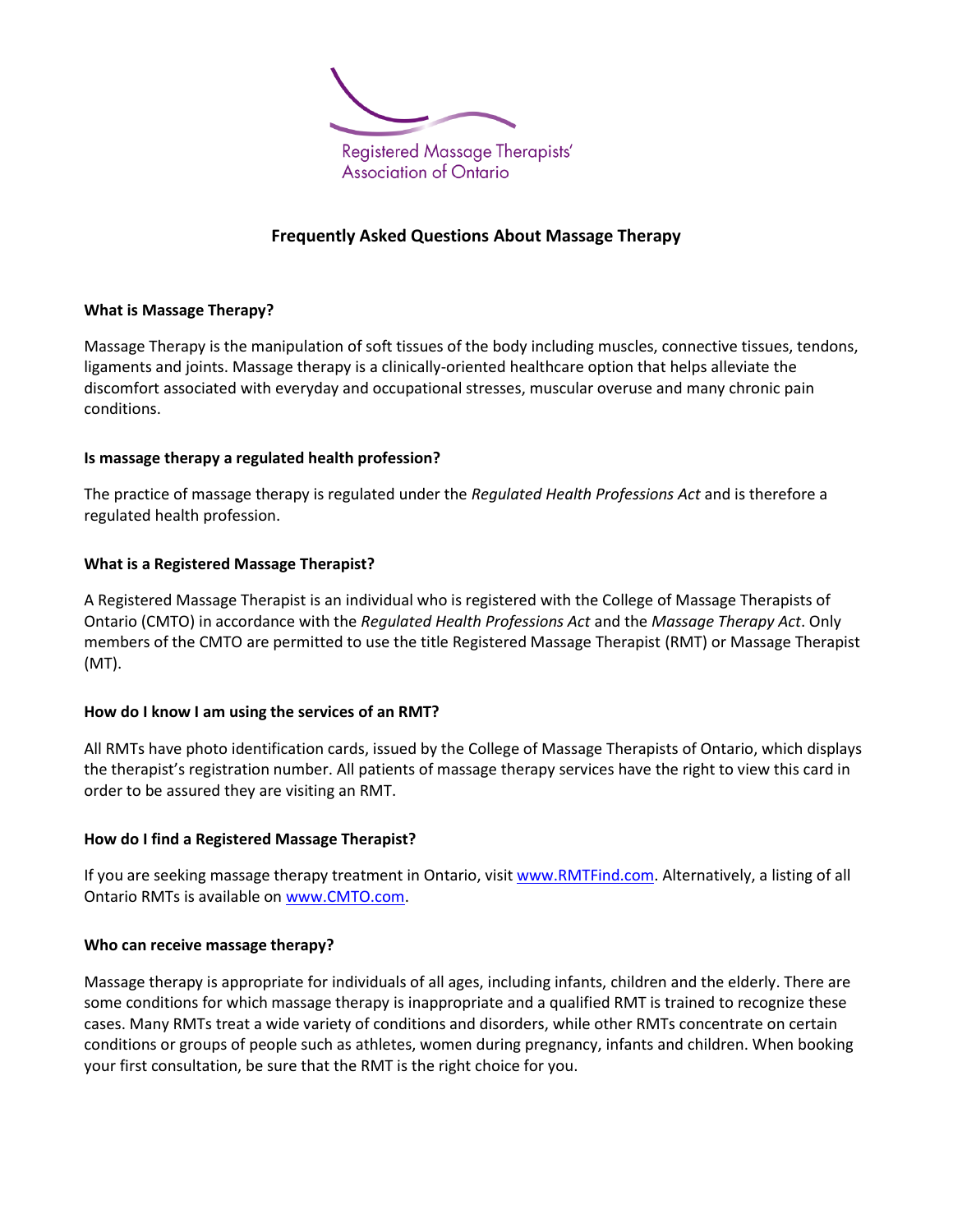## **What are the benefits of massage therapy?**

Massage therapy can be beneficial to people of all ages and conditions and can be an important part of your health maintenance plan by:

- Reducing or eliminating pain
- Improving joint mobility
- Improving circulation
- Improving lymphatic drainage
- Reducing depression and anxiety
- Reducing muscular tension

### **How can massage therapy help me?**

Massage therapy can be used as a treatment for both acute and chronic conditions. RMTs can work with a wide variety of patients in the treatment of illness, injury rehabilitation and disability.

The following is a list of conditions for which massage therapy can prove beneficial:

- Anxiety and Depression
- Arthritis
- Asthma and Emphysema
- Cancer
- Carpal Tunnel Syndrome
- Chronic Fatigue Syndrome
- Dislocations
- Edema
- Fibromyalgia
- Headaches
- Inflammatory Conditions
- Insomnia
- Lymphoedema
- Multiple Sclerosis
- Muscle Tension and Spasm Parkinson's Disease
- Plantar Fasciitis
- Post-Surgical Rehabilitation
- Post-Traumatic Stress Disorder (PTSD)
- Pregnancy and Labour Support
- Sciatica
- Scoliosis
- Sports Injuries
- Strains and Sprains
- **•** Stress and Stress-Related Conditions
- Stroke
- Tendinitis
- Whiplash

## **How often should I have massage therapy treatment?**

Some people believe that one treatment is enough; however, massage therapy is most beneficial for specific conditions when used over a series of treatments and then followed up with maintenance or preventative treatments.

Through mutual discussion, your RMT can help you establish a program which fits your physical needs and lifestyle. Your RMT is most interested in your recovery and in the maintenance of your health. Any recommendation for further treatment is being made by a qualified health professional and is made with your health in mind.

## **Does massage therapy hurt?**

As with many treatments affecting the soft tissue, there are times when massage therapy can cause some light discomfort but it is not harmful. Discomfort usually diminishes and no technique of this nature is used without the therapist first discussing it with the client and obtaining your permission. A comfort scale will be established and the therapist will work to the client's tolerance level. The client can stop or change the treatment at any time and RMTs will modify their techniques to meet their client's needs.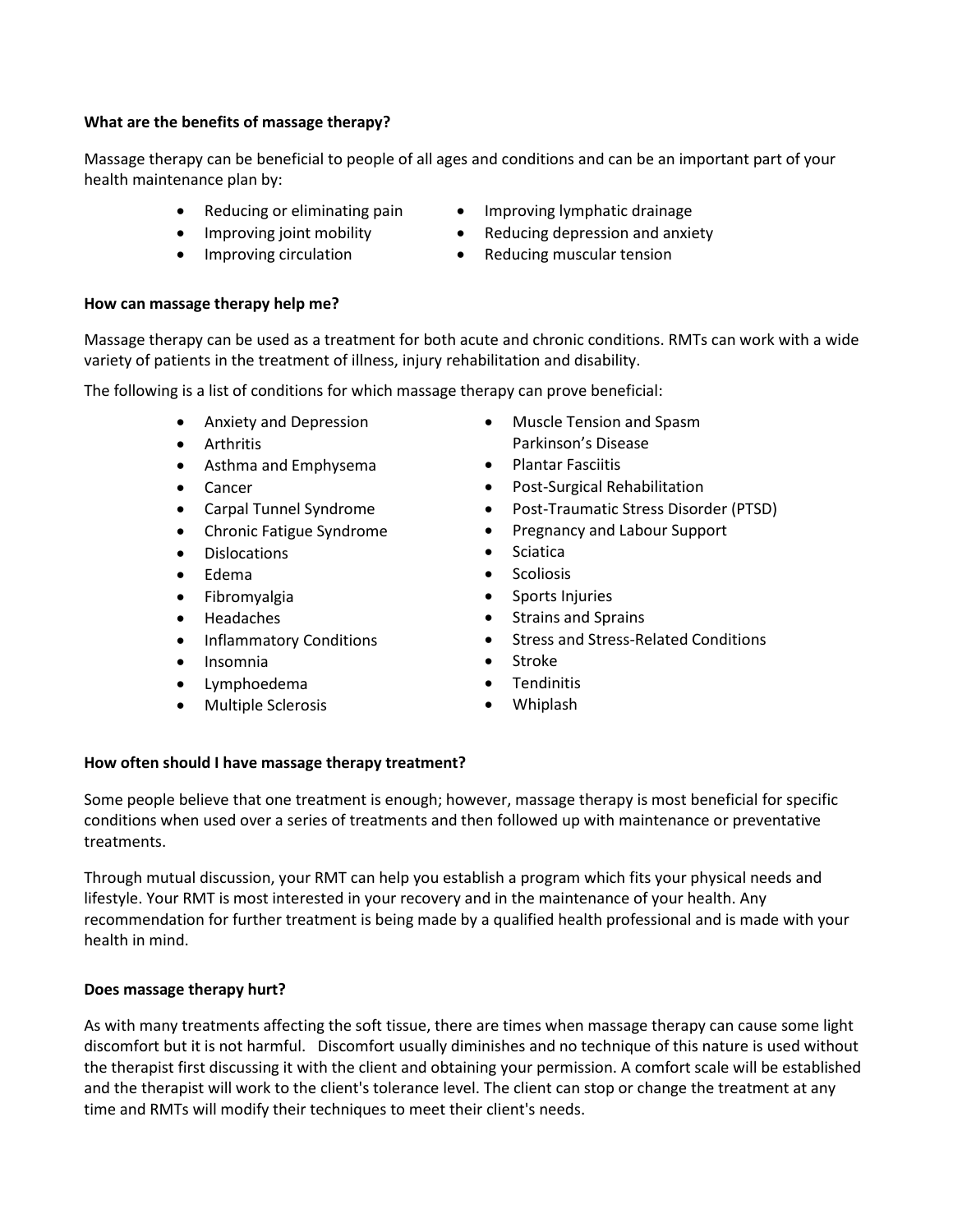### **What happens on the first visit?**

On the first visit you will complete a confidential health history as part of your assessment. The RMT will assess your individual needs as well as other factors that may be contributing to your injury or condition. The RMT will then develop a treatment plan with you to ensure you receive appropriate treatment. The treatment plan can be changed at any time you wish and will be reassessed at an appropriate time. You have no obligation to undergo any part of the treatment. Your treatment will begin once you have given your informed consent. This involves setting realistic goals for treatment, discussing possible responses to treatment, and being informed of alternate care options.

## **Will my RMT keep my information private?**

As regulated health professionals, RMTs are required to maintain the information you provide, both verbally and in written form, in the strictest of confidence. In addition, RMTs are covered by *Ontario's Personal Health Information Protection Act, 2004*. As a result, information may only be collected with consent, may only be disclosed with consent or to your immediate health providers (circle of care), and must be secured and maintained. Any concerns about the requirements of this legislation or about whether a RMT breached the requirements of the Act may be addressed to the Information and Privacy Commissioner of Ontario.

## **Do I have to remove all my clothing for massage therapy?**

No. Your comfort is of the utmost importance to all RMTs, whether that is in the context of the clothing you wear or the treatment you receive. RMTs can provide important treatment whether you elect to remove any, some or all of your clothing. All RMTs are trained in proper draping procedures to ensure that your privacy is completely respected at all times during treatment. Your comfort and ability to relax is paramount to effective treatment. RMTs will also describe the treatments to be provided you ensure that you are comfortable with them. Your consent is sought before treatment is provided. If you are uncomfortable, tell your RMT immediately, whether that discomfort involves the treatment, draping or any pain you may experience.

### **Is massage therapy covered under the Ontario Health Insurance Plan (OHIP)?**

Massage therapy treatments are not covered under OHIP. Most extended health benefit plans do cover all or part of massage therapy services when provided by an RMT and most do not require a physician's referral or prescription to do so.

### **Who pays for massage therapy?**

Massage therapy is not publicly funded by the provincial government in Ontario. Individuals, either directly or through an insurance plan, pay for massage therapy services. When paying through an insurance plan, some RMTs may bill directly while others require payment for the patient who then submits the claim to their insurance provider. Some insurance plans may require a physician's referral prior to the start of massage therapy treatments while others allow treatment without referrals. Massage therapy treatments may also be reimbursed by automobile insurance companies, if the patient was in a motor vehicle accident, or in the case of workplace injuries, by the Workplace Safety and Insurance Board (WSIB). Most RMTs are required to collect and remit the Harmonized Sales Tax (HST) and must advise clients when this is the case.